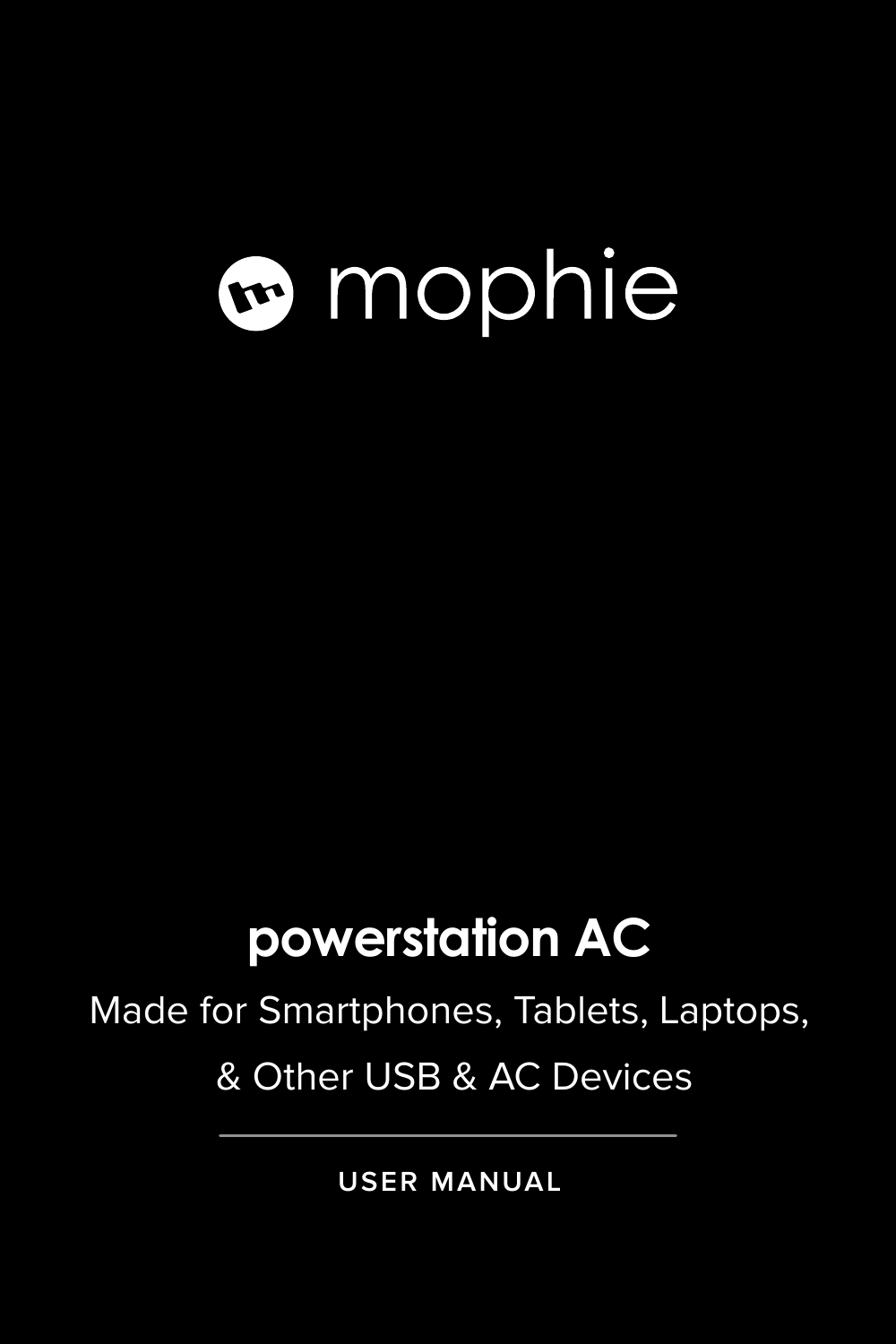#### **Welcome**

Thank you for purchasing the **mophie powerstation**  AC universal battery. Your **powerstation** AC battery is a compact yet powerful mobile charging solution for laptops and USB-C equipped devices, as well as other USB devices including tablets and smartphones. Now you will be able to travel great distances and be the master of your own destiny, no longer bound by the limitations of your device's internal battery!

#### **Package contains**

- **powerstation** AC universal battery
- **•** USB-C to USB-A cable
- **•** Quick-start guide

#### **Features**

Here's a rundown of why your **powerstation** AC battery is so great:

- High-density, high-output universal battery charges laptops and other devices from its 110V AC output (up to 100W max).
- Additional USB-C output port is USB-C PD compatible, delivering up to 30W (9V/3A, 5V/3A, 15V/2A, 20V/1.5A) to USB-C equipped laptops, smartphones and other compatible devices.
- Additional USB-A output port can deliver up to 12W (5V/2.4A) and is compatible with most USB devices.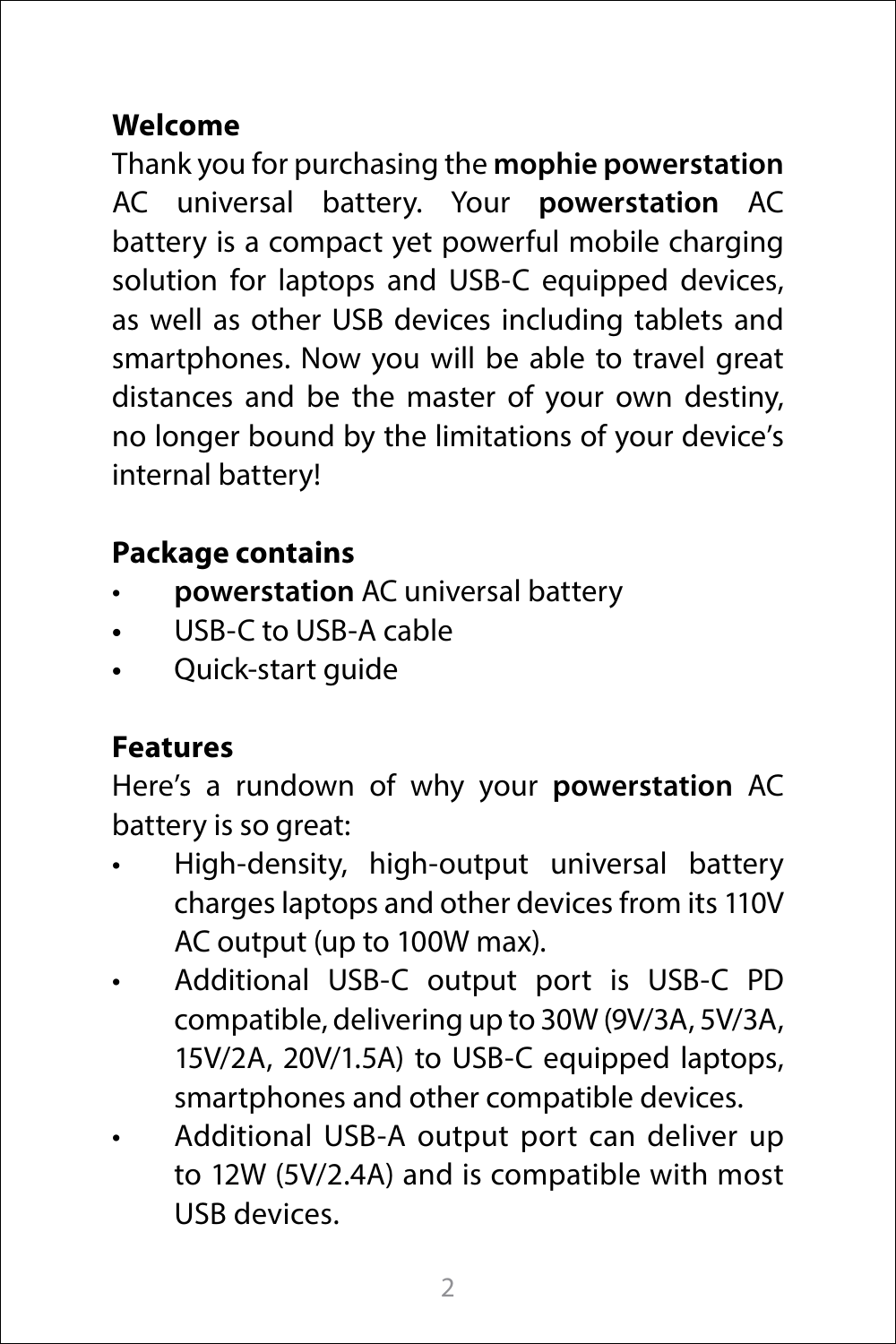- AC output port is GFCI-protected.
- AC, USB-C and USB-A outputs are all available to charge at the same time (up to 100W total, max.).
- **powerstation** AC battery recharges at fast speeds via its USB-C port (up to 30W).
- Priority+ pass-through charging provides power to a device connected to the USB-A port before the **powerstation** AC battery starts to recharge from its USB-C port.
- Track battery power at a glance with the integrated four-light LED status indicator. You can keep tabs on charging status and current battery life. Know before you go!
- Rechargeable for over 500 full cycles. Our battery is built to last so you can do more, longer.
- Smart adaptive charging technology identifies your connected device and always delivers the fastest, most efficient charging speeds available.
- Digital Power Management circuitry provides built-in short-circuit, overcharge and temperature protection. Safety first!

#### **Compatibility**

The **mophie powerstation** AC battery has been designed to charge laptops from its AC output, and work with USB-C equipped laptops as well as most popular tablets, smartphones and other USB devices. The **powerstation** battery's AC port is also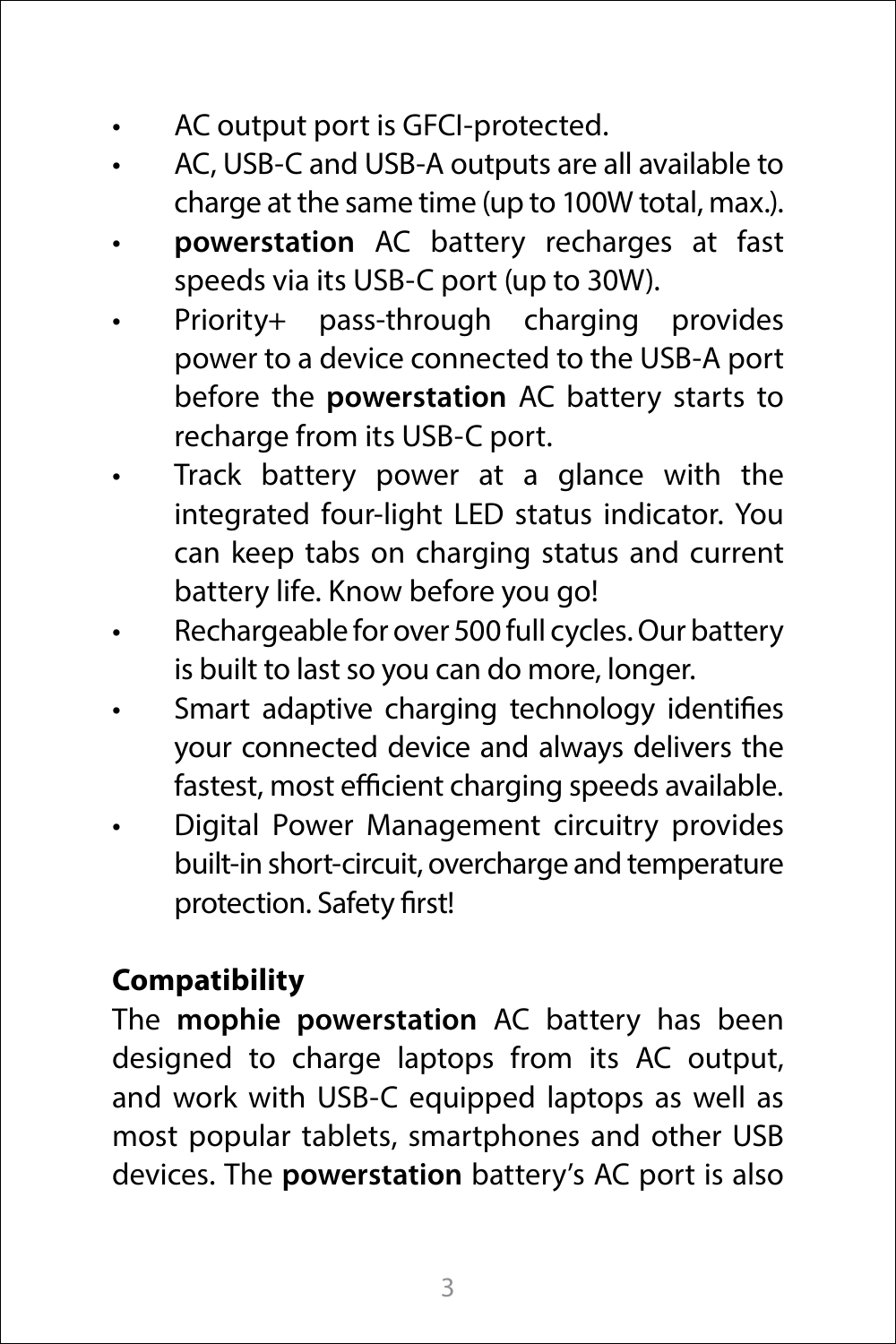compatible with other 110V devices that are rated up to 100W max, such as DSLR camera battery packs.

If you experience any issues with charging your particular device, ensure that the **powerstation**  AC battery is fully charged and check the FAQ section on this website.

As always, no matter what device you have, carefully read through the *Warning* section in this manual and in the quick-start guide included with your **powerstation** AC battery before using it.

#### **Charging your device using your** *powerstation*  **AC battery**

IMPORTANT: Before using your **powerstation** AC battery for the first time, fully charge it (so that pressing the charge status button lights all 4 status LEDs).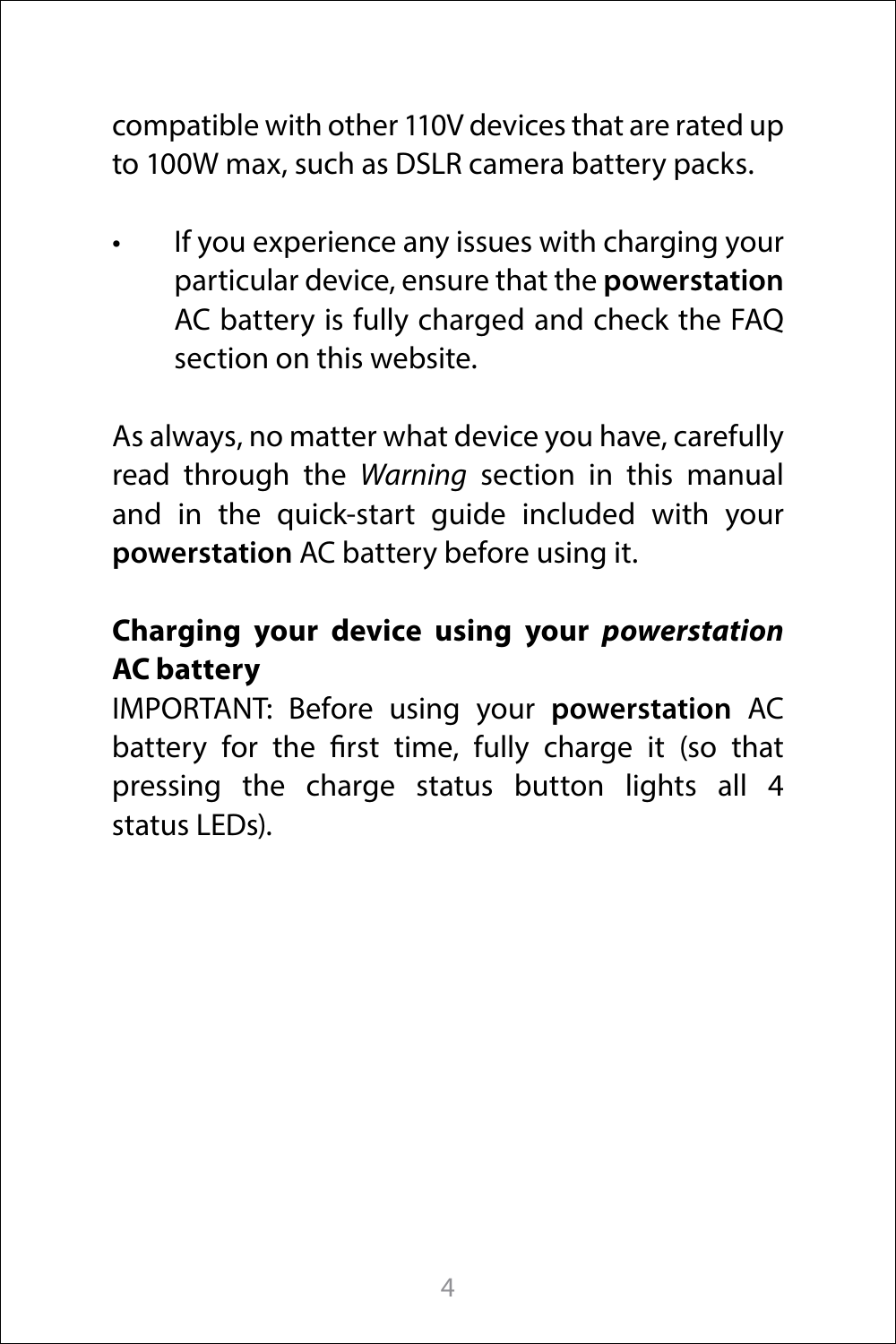#### **Charging from the AC output**

IMPORTANT: The battery's AC port is rated at 110V AC, up to 100W max. Do not connect devices rated at more than 100W.

- 1. Open the battery's AC port cover.
- 2. Press the AC charging button for 3 seconds. The button's LED will light up.
- 3. Connect the laptop's charger or other device to the battery's AC port within 30 seconds to begin charging.
	- If the charging button LED goes off before you connect the device, press the button again and connect the device to the AC port within 30 seconds.
	- The charging button LED will remain on while the AC device is being charged via the battery's AC port.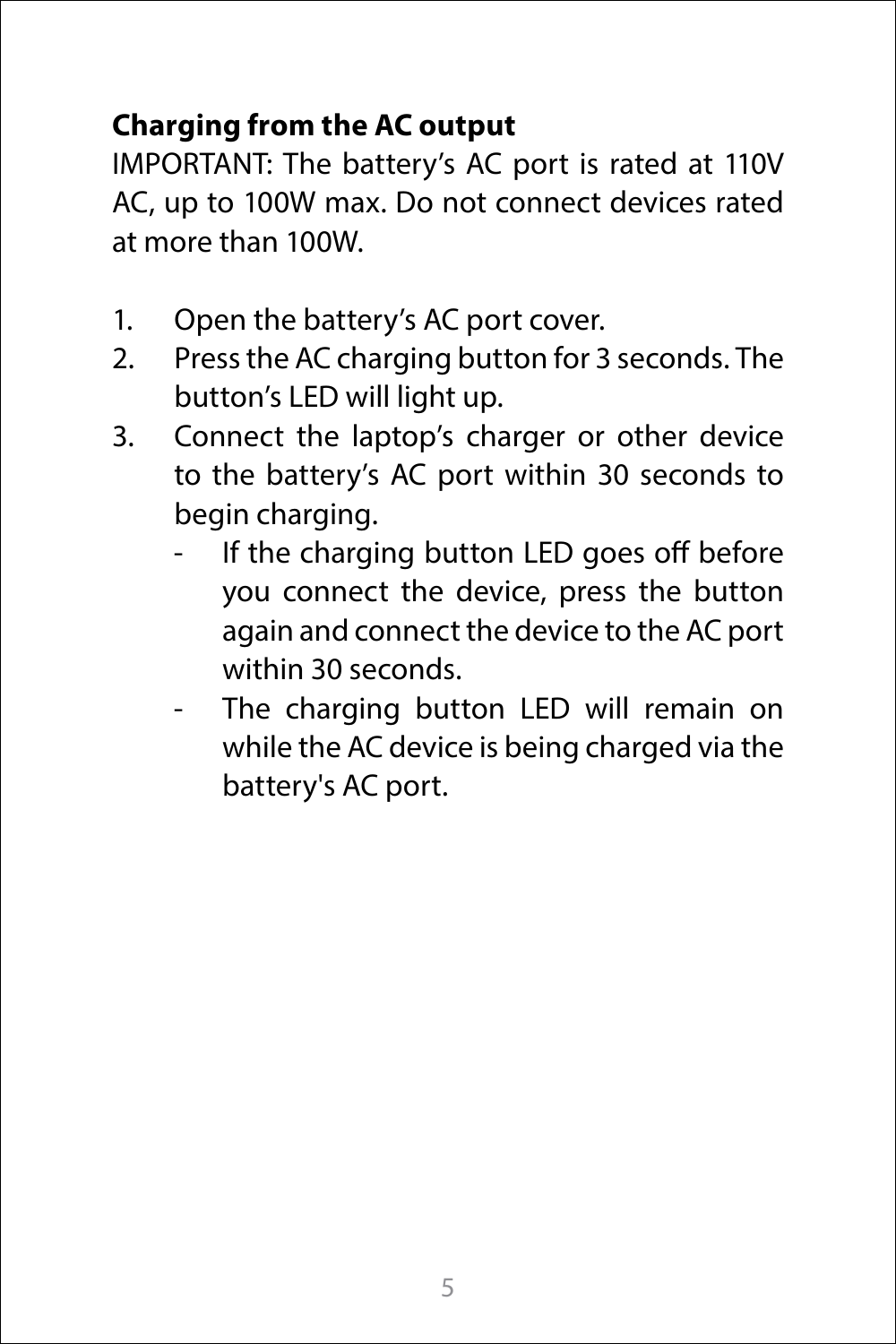

NOTE: The AC output port is GFCI protected. If the **powerstation** AC battery detects a fault the AC output port will immediately shut off and the AC charging button LED will turn off.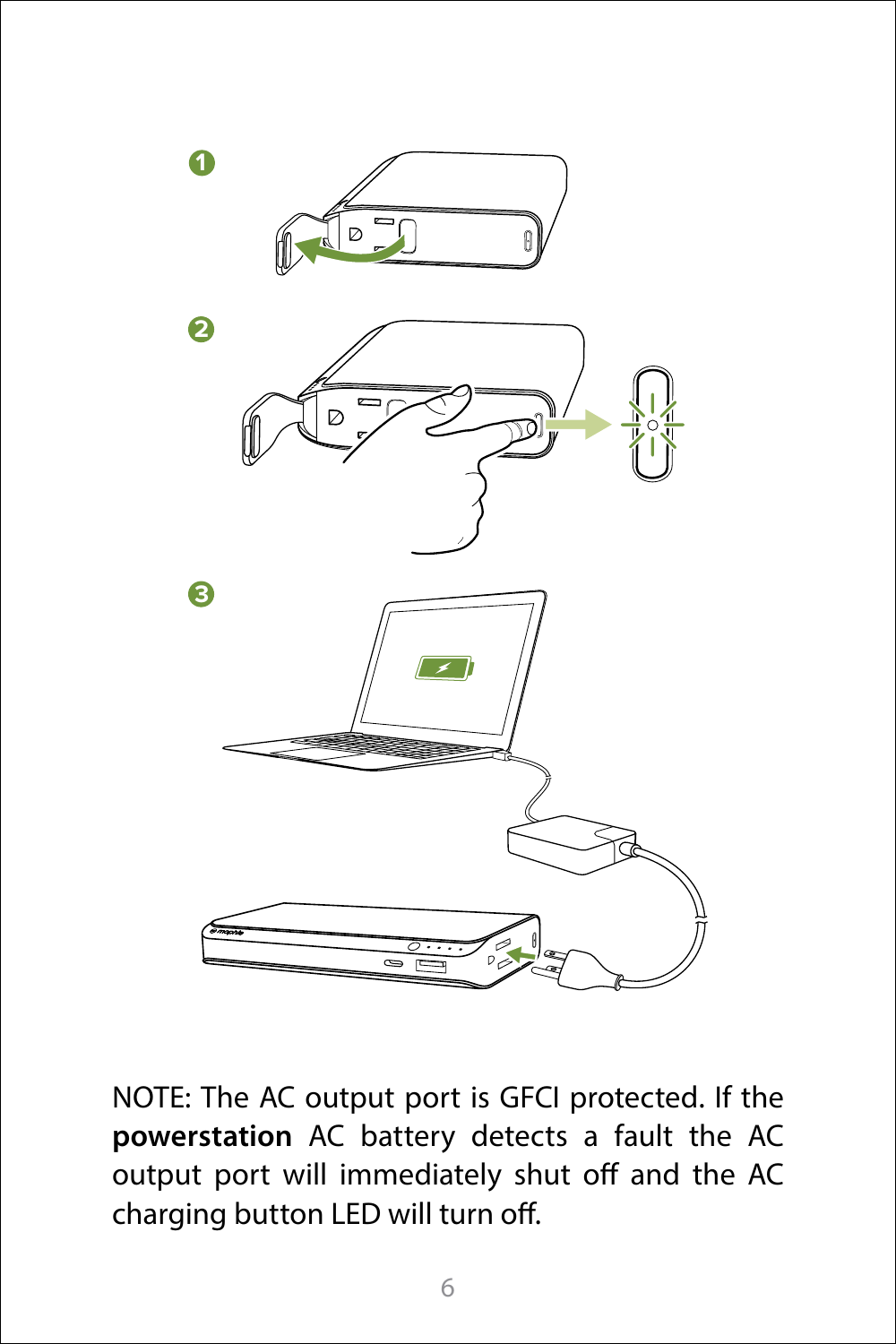#### **Charging a USB-C equipped laptop**

Use a USB-C to USB-C cable (not supplied) to connect the laptop to the **powerstation** AC battery's USB-C output port. Charging begins automatically.

• The **powerstation** AC battery can deliver up to 30W (9V/3A, 5V/3A, 15V/2A, 20V/1.5A) via its USB-C port.

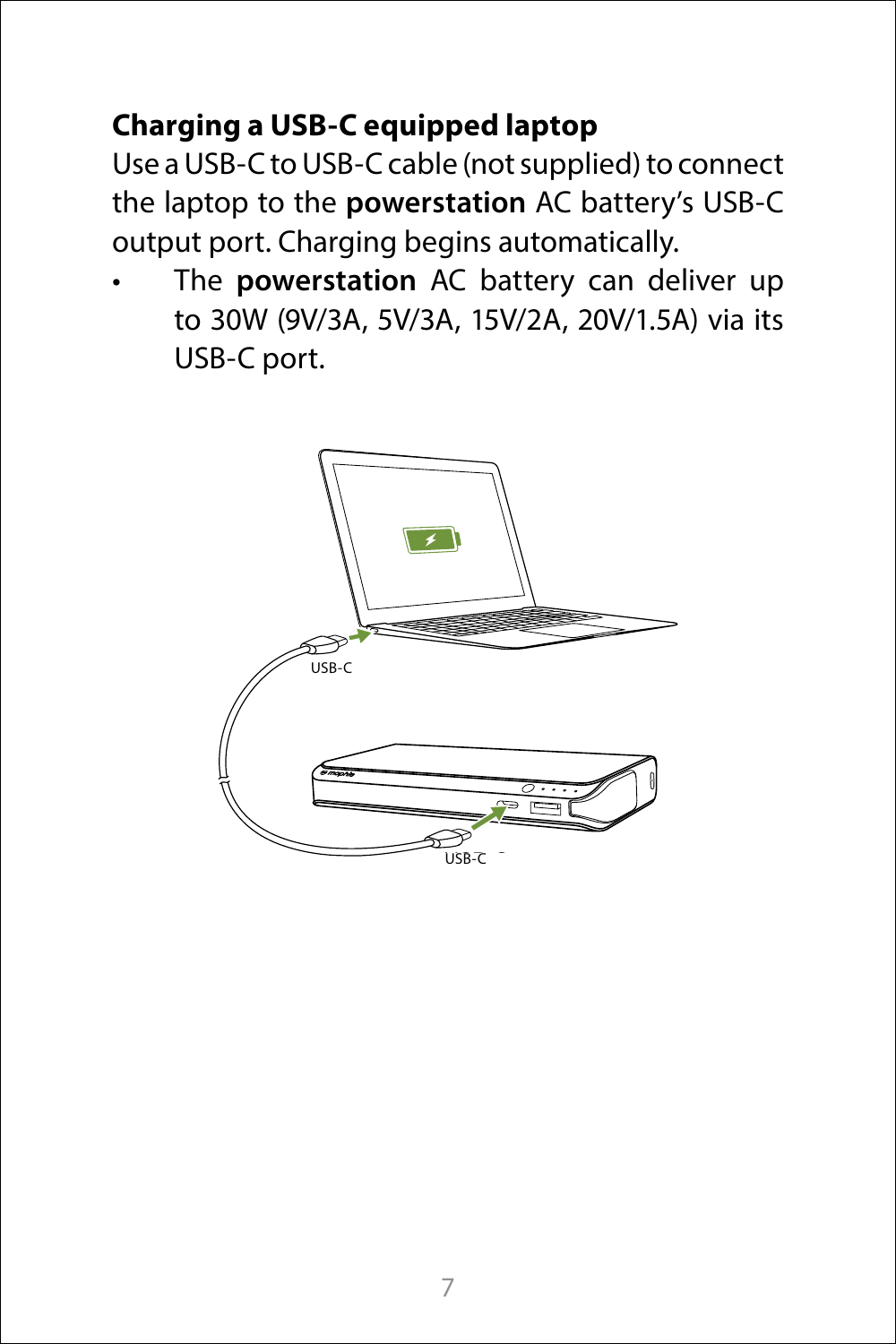#### IMPORTANT: DO NOT connect a USB-C equipped laptop to the **powerstation** AC battery's USB-A port.

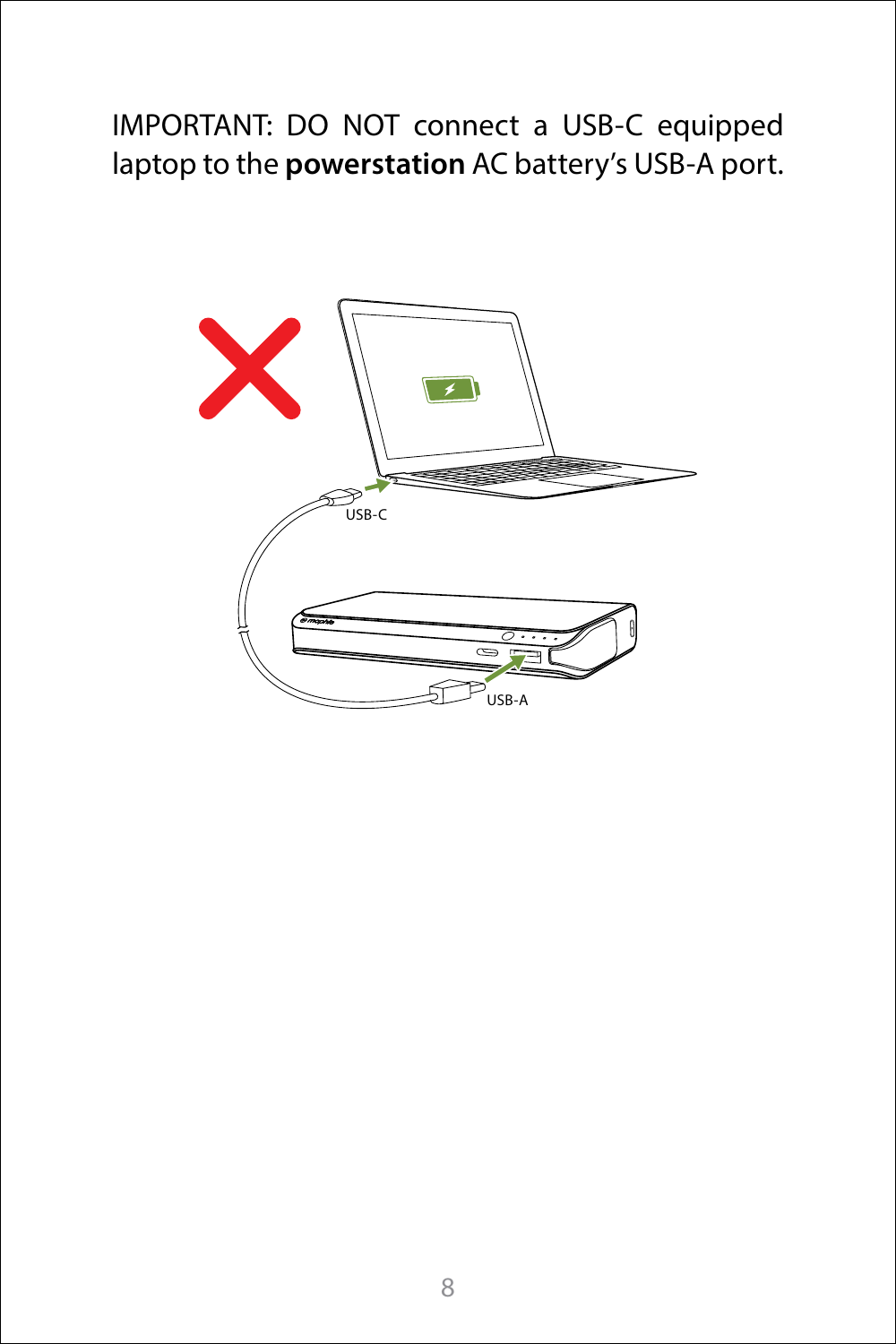#### **Charging other devices**

Connect the supplied cable or the cable that came with your device to the **powerstation** AC battery's USB-C port or USB-A port and to your device. Charging begins automatically.

- The **powerstation** AC battery can deliver up to 30W (9V/3A, 5V/3A, 15V/2A, 20V/1.5A) via its USB-C port.
- The **powerstation** AC battery can deliver up to 12W (5V/2.4A) via its USB-A port.
- The **powerstation** AC battery's AC, USB-C and USB-A output ports are all available to charge at the same time (up to 100W total, max).

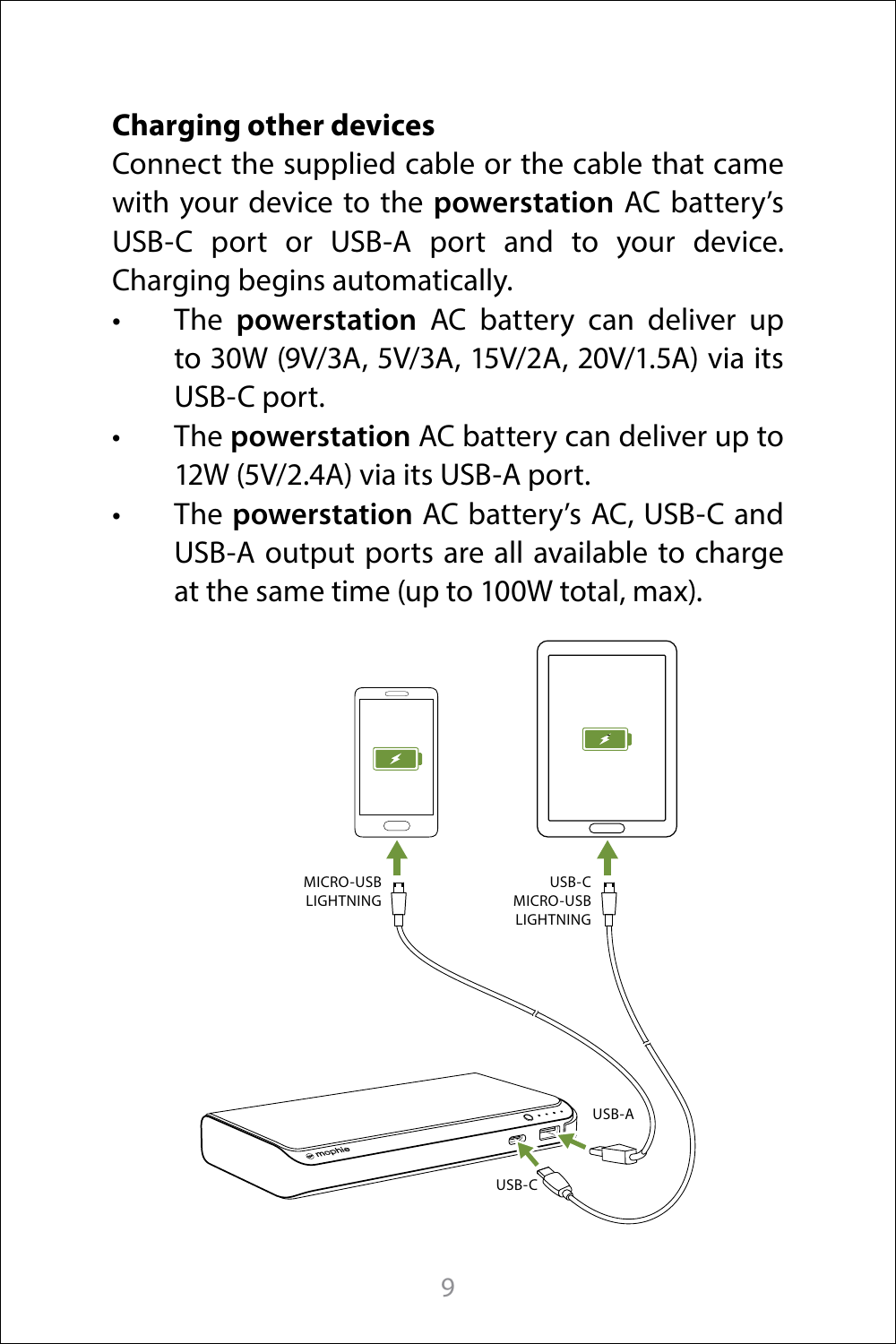#### **Recharging your** *powerstation* **AC battery**

To charge your **powerstation** AC battery, use the supplied cable (or a USB-C to USB-C cable) to connect its USB-C port to a USB-C or USB-A wall charger or car charger with an output of up to 3A.

• The **powerstation** AC battery can recharge at fast speeds (up to 30W) with a compatible charger.

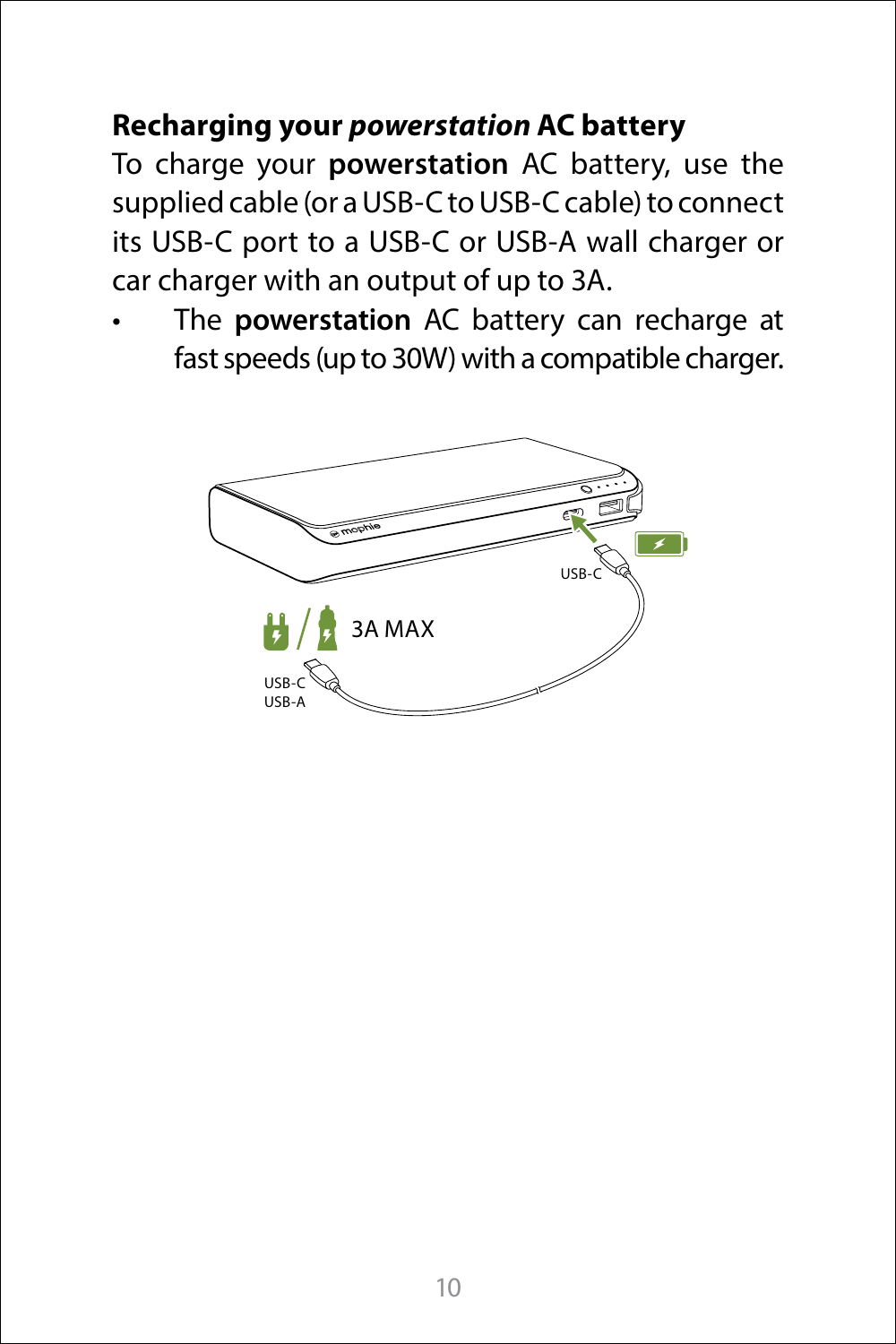#### **Priority+ pass-through charging**

When you're recharging your **powerstation** AC battery, Priority+ pass-through charging provides power to a device connected to its USB-A output port first, before the **powerstation** AC battery starts to recharge.

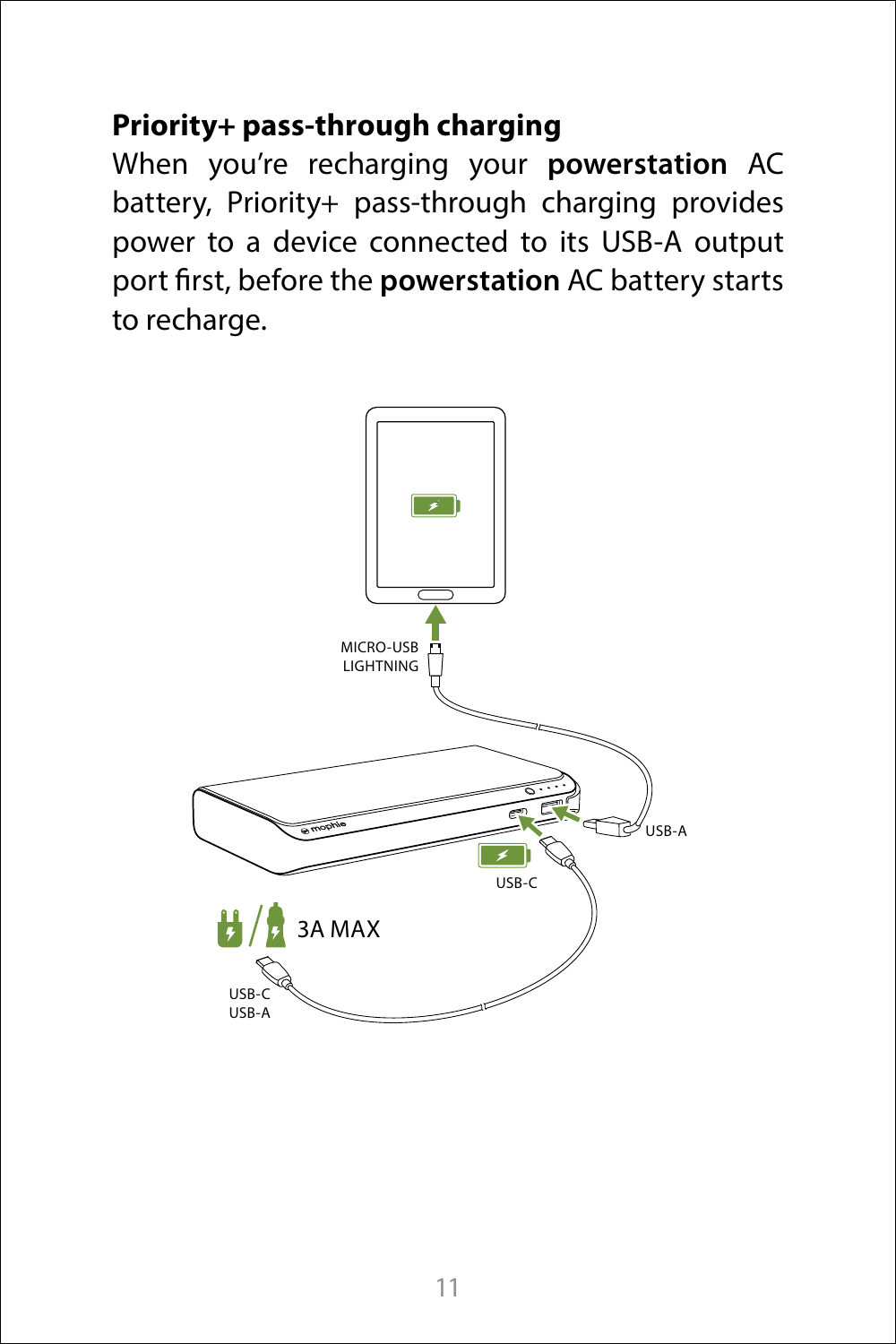#### **Recharging while connected to a laptop**

You can recharge the **powerstation** AC battery while it's connected to a USB-C laptop that is also connected to its wall charger. After connecting the **powerstation** AC battery and laptop as shown in the illustration below, press-and-hold the **powerstation**  AC battery's status button for 3 seconds to begin charging the **powerstation** AC battery.

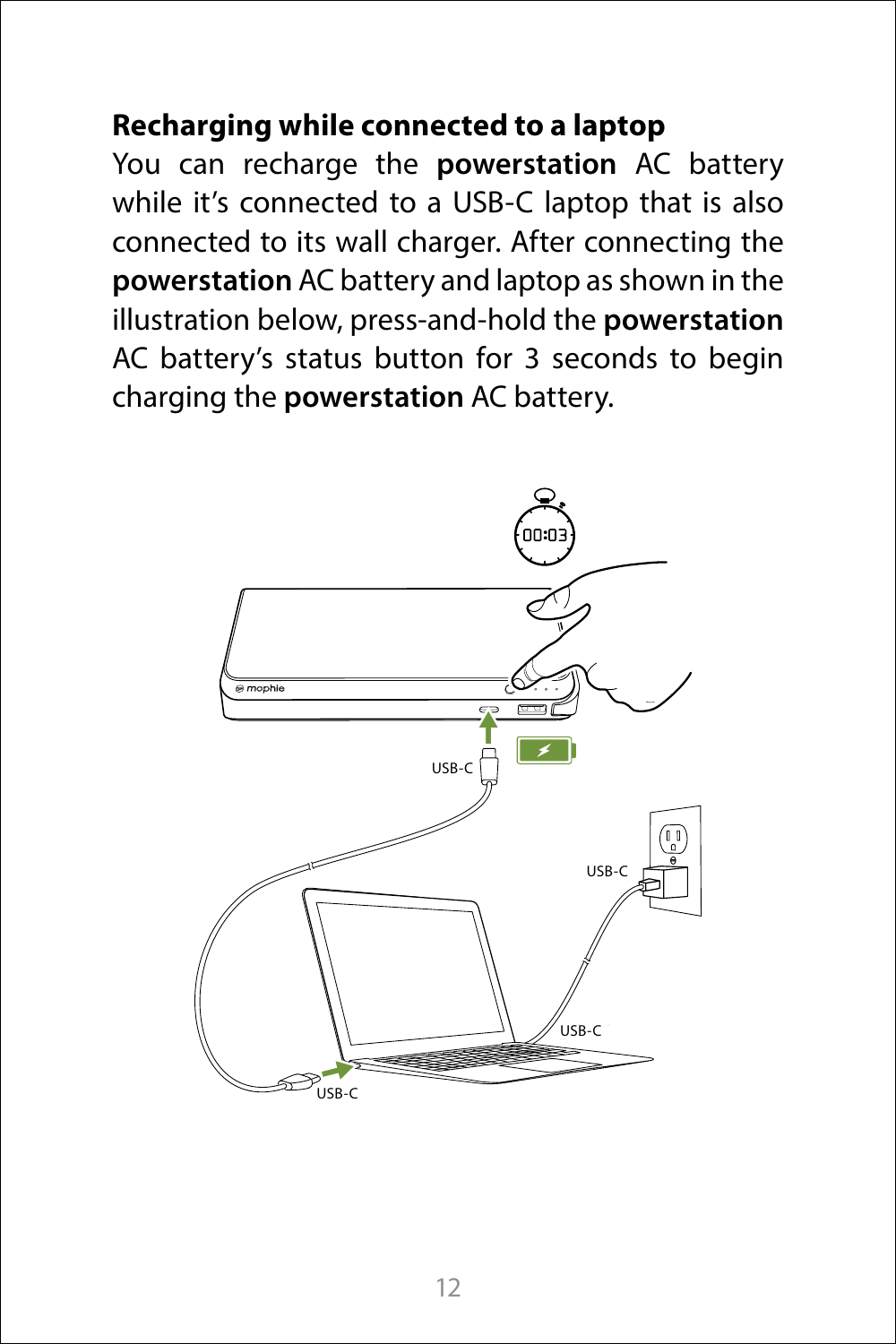#### **Checking your** *powerstation* **AC battery's charging status**

Press the status button on your **powerstation** AC battery and the status LEDs will indicate its charge level. Four LEDs means that the battery is fully charged, while one LED means that it's almost empty. Know before you go!



#### **Taking care of your** *powerstation* **AC battery**

- Keep your **powerstation** AC battery dry and away from moisture and corrosive materials.
- Do not clean your **powerstation** AC battery with harsh chemicals, soaps or detergents. Just wipe the case with a soft, water-dampened cloth.
- Make sure the **powerstation** AC battery's USB ports do not become contaminated with lint or other debris. Use a canned-air type of product periodically to ensure that the port openings are clear.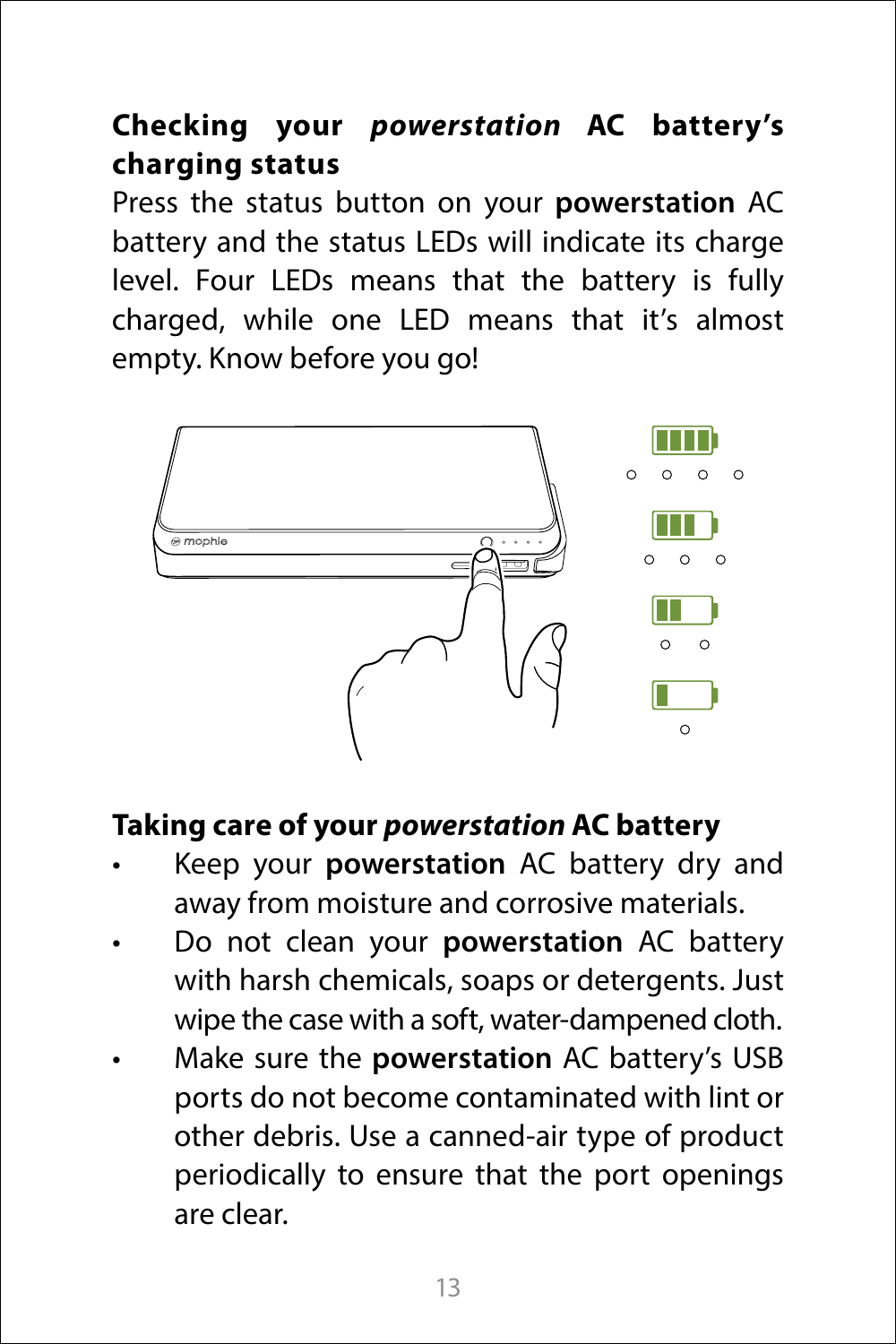• Recharge your **powerstation** AC battery once every three months when not in use. If you plan on putting it away, fully charge it first (so that pressing the charge status button lights all 4 status LEDs).

#### **Warranty**

At **mophie**, we are dedicated to making the best quality products. To back this up, this product is warranted for 2 years from date of purchase. This warranty does not affect any statutory rights that you may be entitled to. Keep a copy of your purchase receipt as proof of purchase. Be sure to register your product at mophie.com. Failure to register your product and/or provide proof of purchase may void the warranty. For full details regarding warranty terms and exclusions, please visit: mophie.com/warranty.

#### **Exclusions & limitations**

Except for the limited warranty expressly set forth or to the extent restricted or prohibited by applicable law, **mophie** expressly disclaims any and all other warranties express or implied, including any warranty of quality, merchantability, or fitness for a particular purpose, and you specifically agree that **mophie** shall not be liable for any special, incidental, indirect, punitive, or consequential damages of any type on any **mophie** product. In addition to and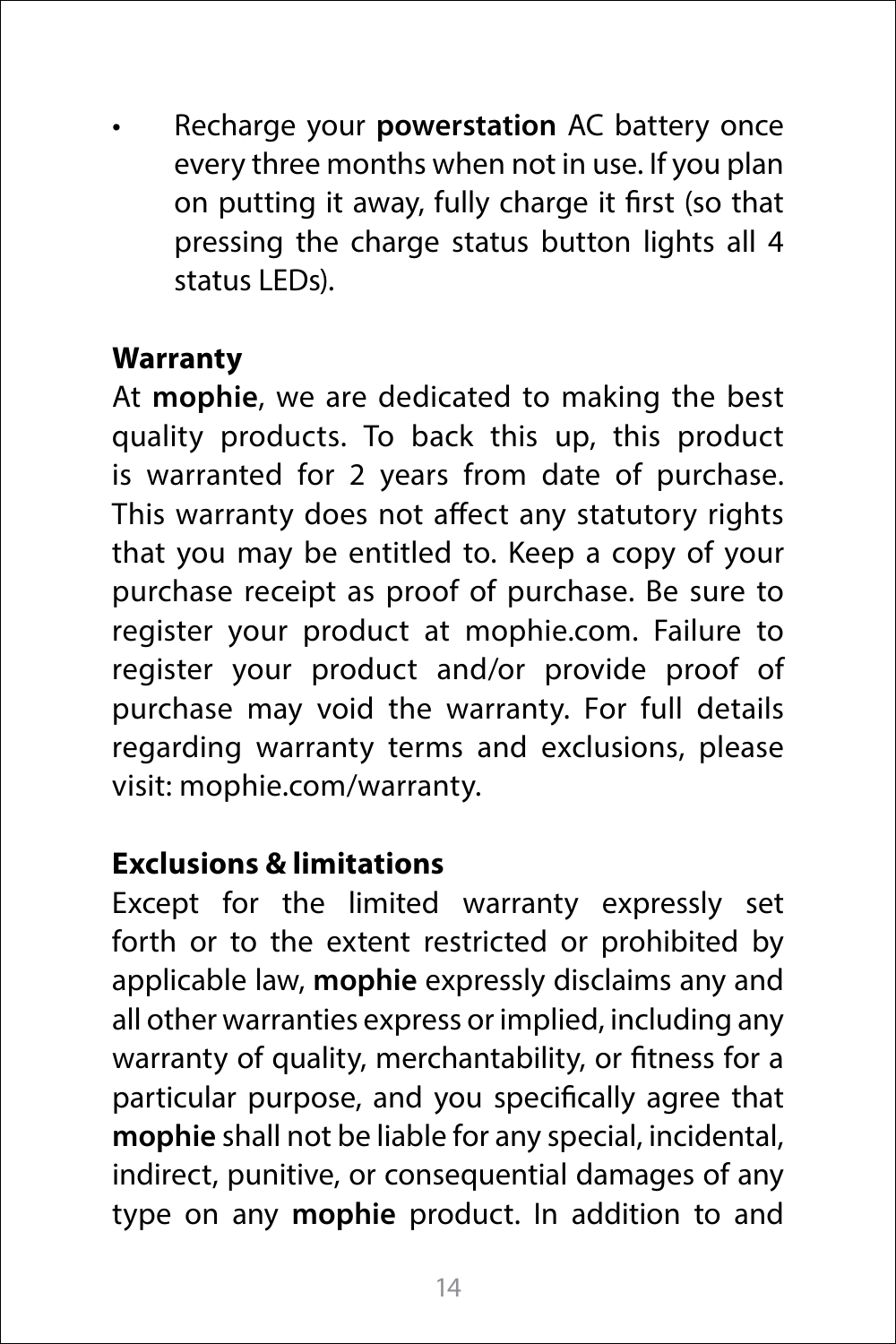without limiting the generality of the foregoing disclaimers, the limited warranty does not, under any circumstances, cover the replacement or cost of any electronic device or personal property inside or outside of the **mophie** product.

#### **Customer service**

Telephone: 1-888-8mophie International: +1 (269) 743-1340 Web: [www.mophie.com/cs](http://www.mophie.com/cs)

#### **Warning**

Read all instructions and warnings prior to using this product. Improper use of this product may result in product damage, excess heat, toxic fumes, fire or explosion, for which damages you ("Purchaser"), and not mophie llc ("Manufacturer") are responsible.

- **E** Before using your **powerstation** AC battery for the first time, fully charge it (pressing the charge status button lights all 4 LEDs).
- **2** Do not connect a device with a power draw of more than 100 watts to the **powerstation** AC battery's AC connector.
- N Do not store device in high-temperature environment, including heat caused by intense sunlight or other forms of heat. Do not place device in fire or other excessively hot environments.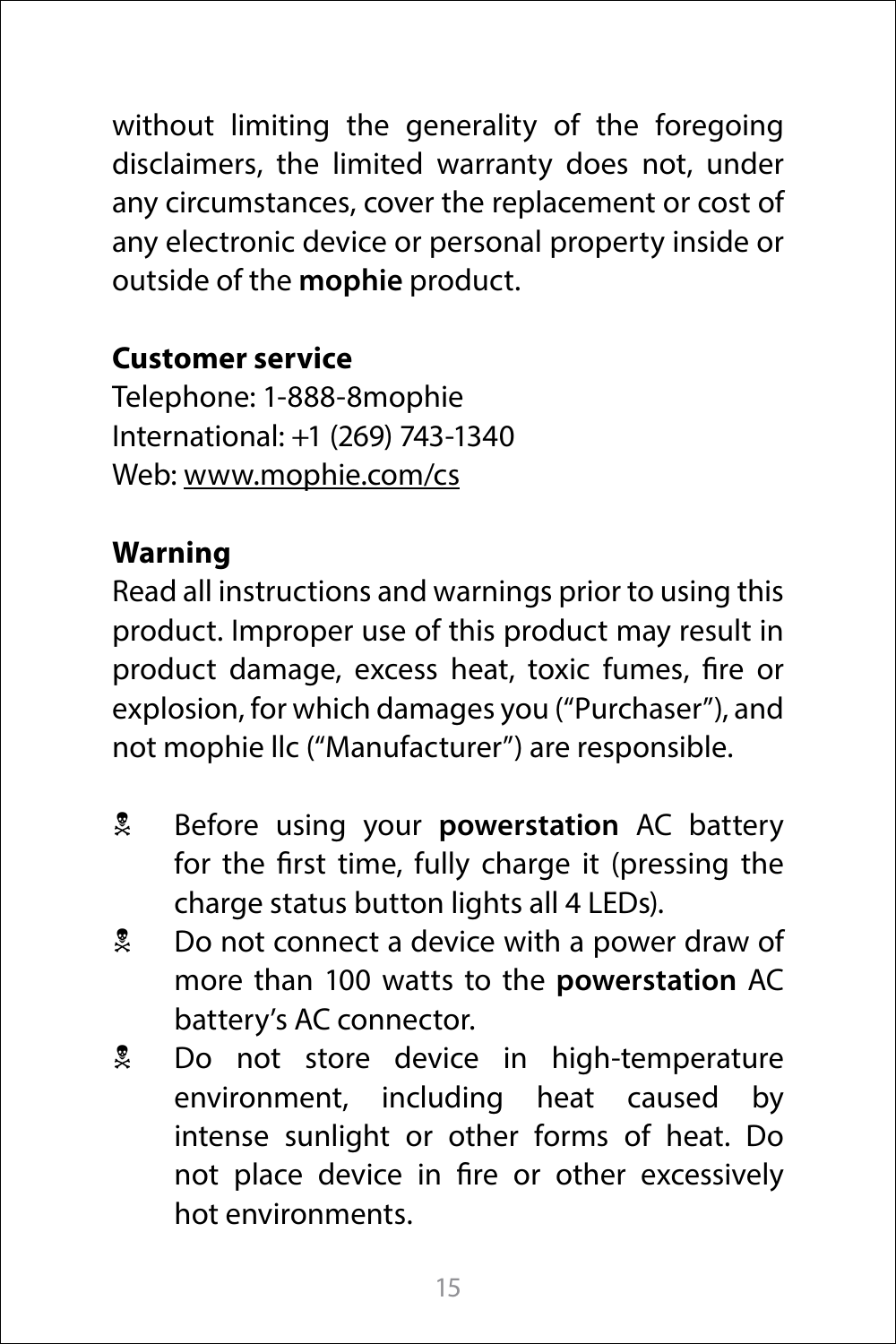- **E** Be cautious of drops, bumps, abrasions, or other impacts to this device. If there is any damage to the device such as dents, punctures, tears, deformities, or corrosion due to any cause, discontinue use. Contact Manufacturer or dispose of it in an appropriate manner at your local battery-recycling center.
- **W** The **powerstation** AC battery should be operated only in open-air conditions. It should not be operated in an enclosed, unventilated space such as a carrying bag, pocket or purse. Failure to follow these instructions may cause damage to the battery by overheating.
- **2** Do not disassemble this device or attempt to re-purpose or modify it in any manner.
- **Do not attempt to charge this device using** any method, apparatus, or connection other than the device's USB-C port. For questions or instructions for the various ways to charge the device refer to the illustrations in the *Recharging Your powerstation AC Battery* section of this user manual.
- $\frac{1}{2}$  Do not attempt to replace any part of this device.
- If this device is accessible to or may be used by a minor, purchasing adult agrees to be solely responsible for providing supervision, instruction, and warnings. Purchaser agrees to defend, indemnify, and hold Manufacturer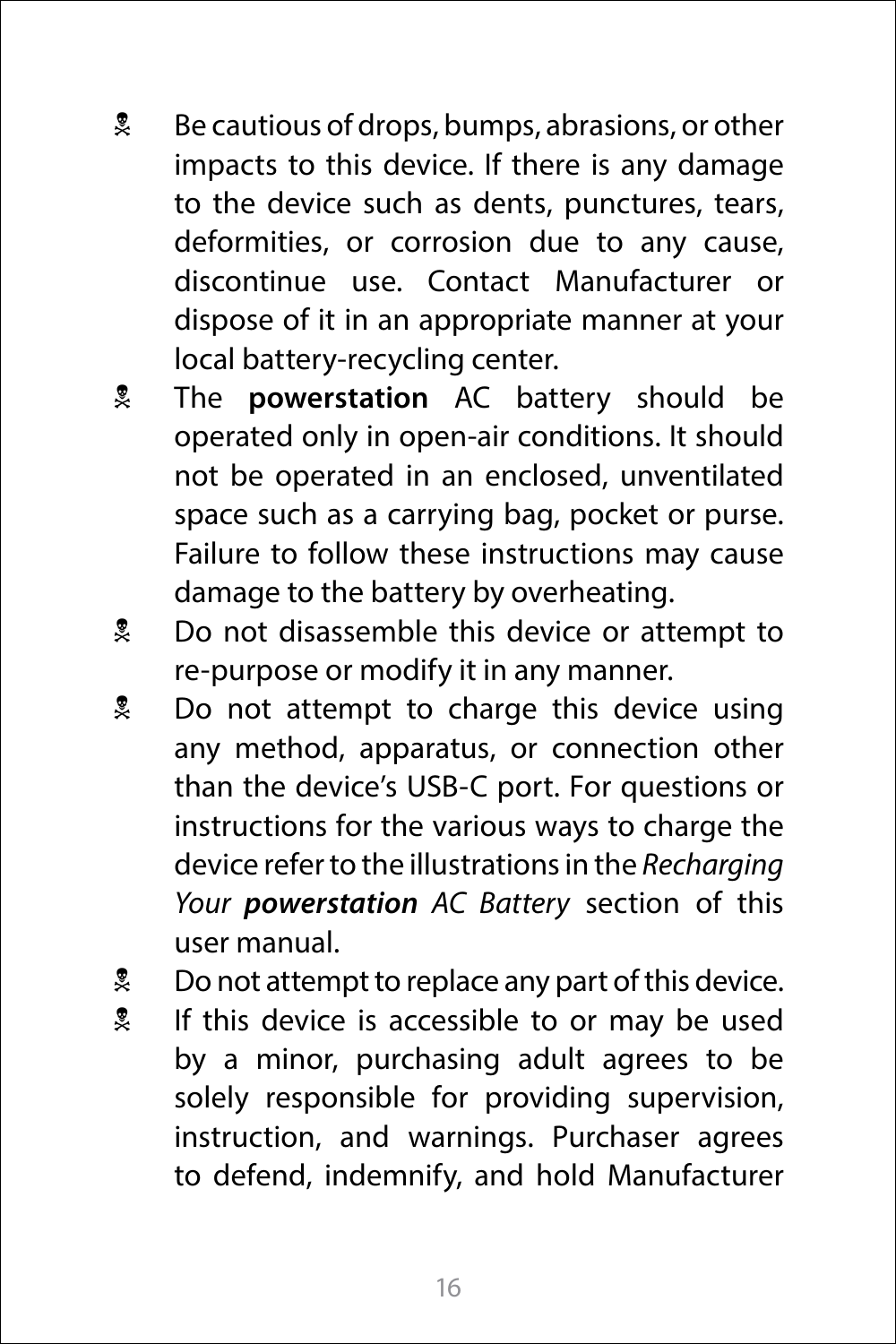harmless for any claims or damages arising from unintended use or misuse by a minor.

- **All products have gone through a thorough** quality assurance inspection. If you find that your device is excessively hot, is emitting odor, is deformed, abraded, cut or is experiencing or demonstrating an abnormal phenomenon, immediately stop all product use and contact Manufacturer.
- **E** Never dispose of batteries in the garbage. Disposal of batteries in the garbage is unlawful under state and federal environmental laws and regulations. Always take used batteries to your local battery-recycling center.

#### **Legal**

This product is meant for use only in conjunction with the appropriate device. Please consult your device packaging to determine whether this product is compatible with your particular device. Manufacturer is not responsible for any damages to any device incurred through the use of this product. Manufacturer shall not in any way be liable to you or to any third party for any damages you or any third party may suffer as a result of use, intended or unintended, or misuse of this product in conjunction with any device or accessory other than the appropriate device for which this product is designed. Manufacturer will not be responsible for any damages you or any third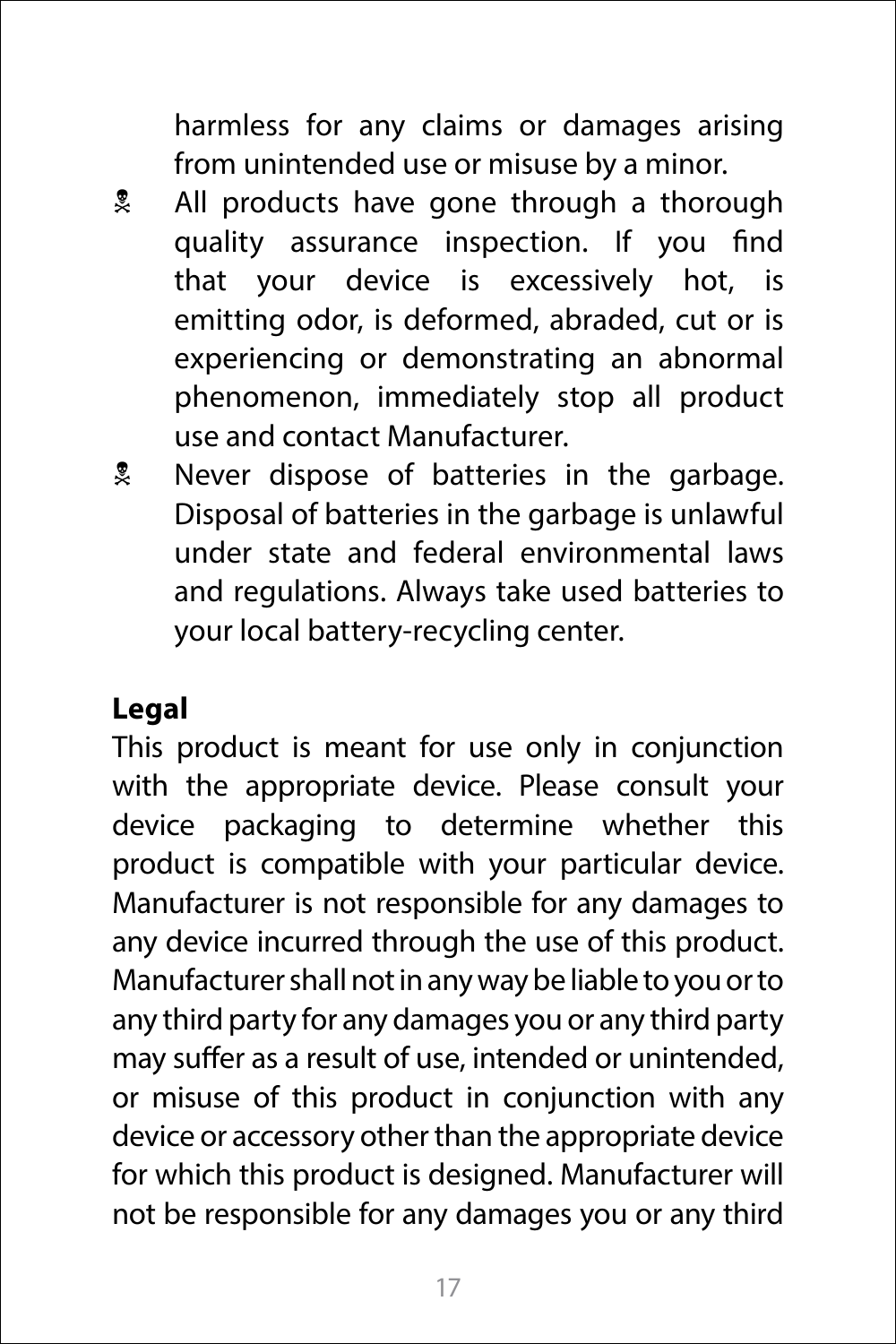party may suffer as a result of misuse of this product as outlined above. Purchaser agrees to defend, indemnify, and hold Manufacturer harmless for any claims or damages arising from unintended use or misuse, including use with an unintended device.

mophie, powerstation, Power for all, Priority+, Stay Powerful, the five-circles design, and the mophie logo are trademarks of mophie inc. Lightning is a trademark of Apple Inc. Patents: mophie.com/patents.

This device complies with part 15 of the FCC Rules and RSS-Gen of IC Rules. Operation is subject to the following two conditions: (1) This device may not cause harmful interference, and (2) this device must accept any interference received, including interference that may cause undesired operation.

NOTE: This equipment has been tested and found to comply with the limits for a Class B digital device, pursuant to part 15 of the FCC Rules. These limits are designed to provide reasonable protection against harmful interference in a residential installation. This equipment generates, uses, and can radiate radio frequency energy and, if not installed and used in accordance with the instructions, may cause harmful interference to radio communications. However, there is no guarantee that interference will not occur in a particular installation.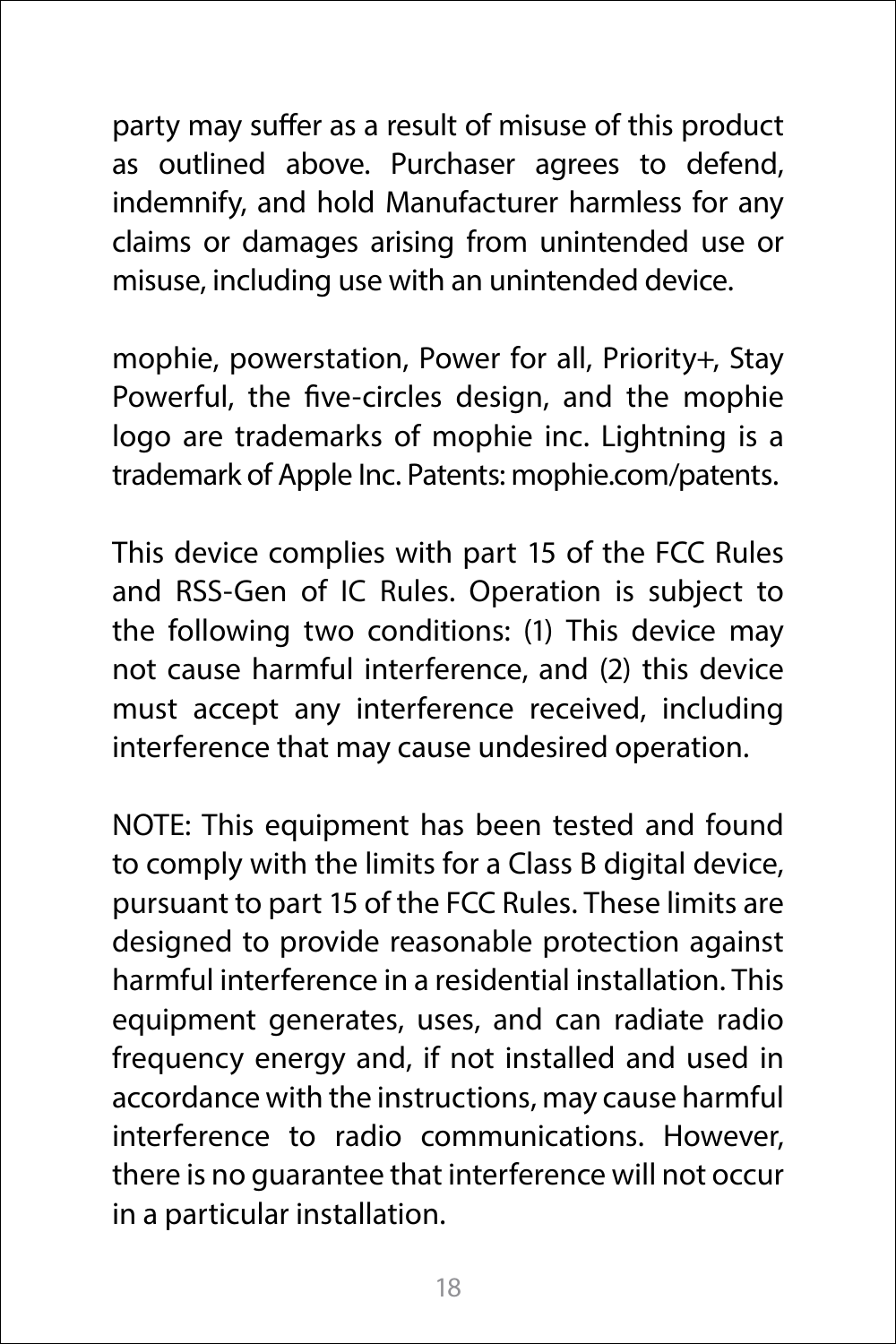If this equipment does cause harmful interference to radio or television reception, which can be determined by turning the equipment off and on, the user is encouraged to try to correct the interference by one or more of the following measures:

- Reorient or relocate the receiving antenna.
- Increase the separation between the equipment and receiver.
- Connect the equipment into an outlet on a circuit different from that to which the receiver is connected.
- Consult the dealer or an experienced technician for help.

CAUTION: To comply with the limits of the Class B digital device, pursuant to Part 15 of the FCC Rules, this device must be used with certified peripherals and shielded cables. All peripherals must be shielded and grounded. Operation with non-certified peripherals or non-shielded cables may result in interference to radio or reception.

MODIFICATION: Any changes or modifications of this device could void the warranty.

This device CONFORMS TO UL STD 2743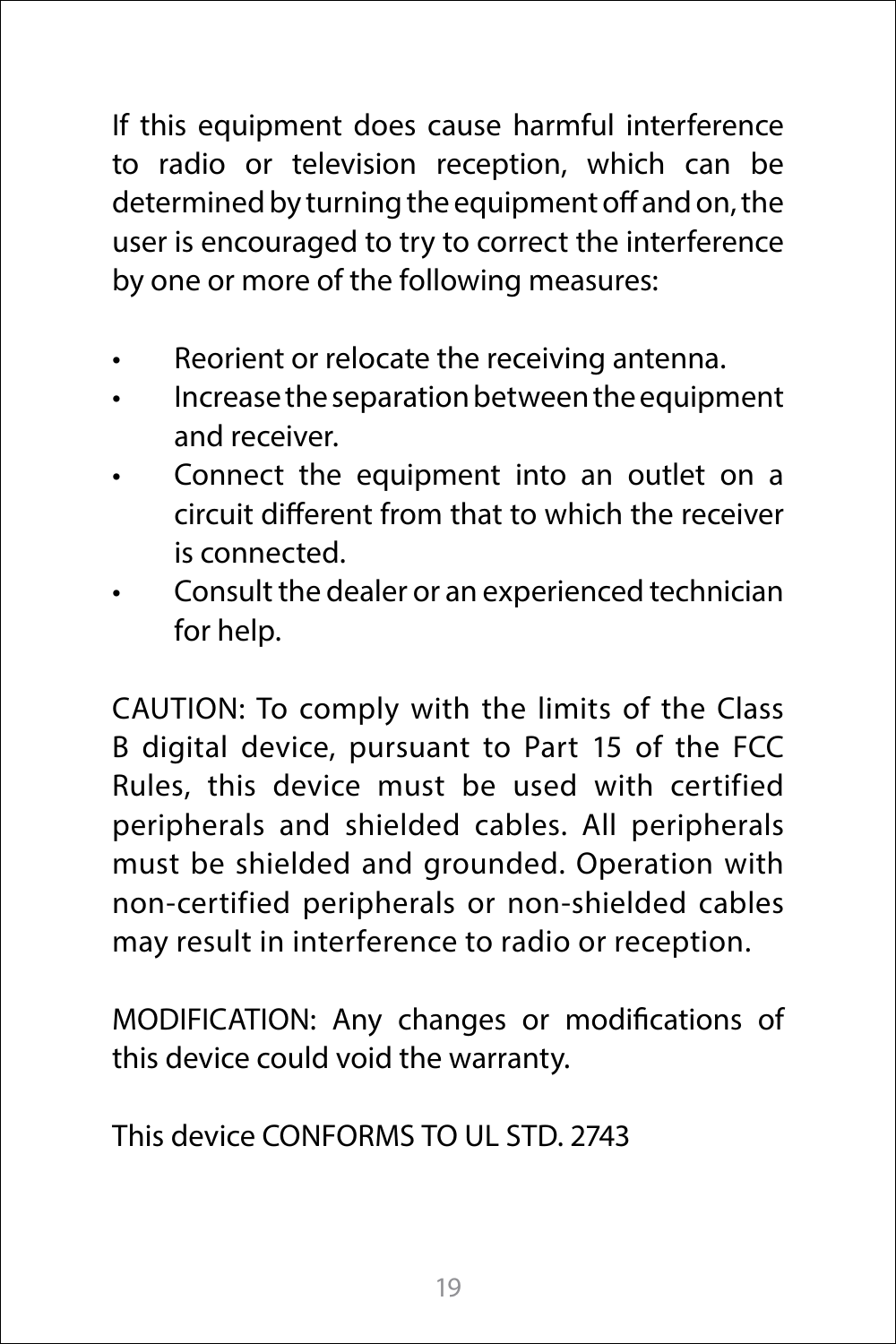WEEE DECLARATION: All of our products are marked with the WEEE symbol; this indicates that this product must NOT be disposed of with other waste. Instead it is the user's responsibility to dispose of their waste electrical and electronic equipment by handing it over to an approved re-processor, or by returning it to mophie, inc. for reprocessing. For more information about where you can send your waste equipment for recycling, please contact mophie, inc. or one of your local distributors.